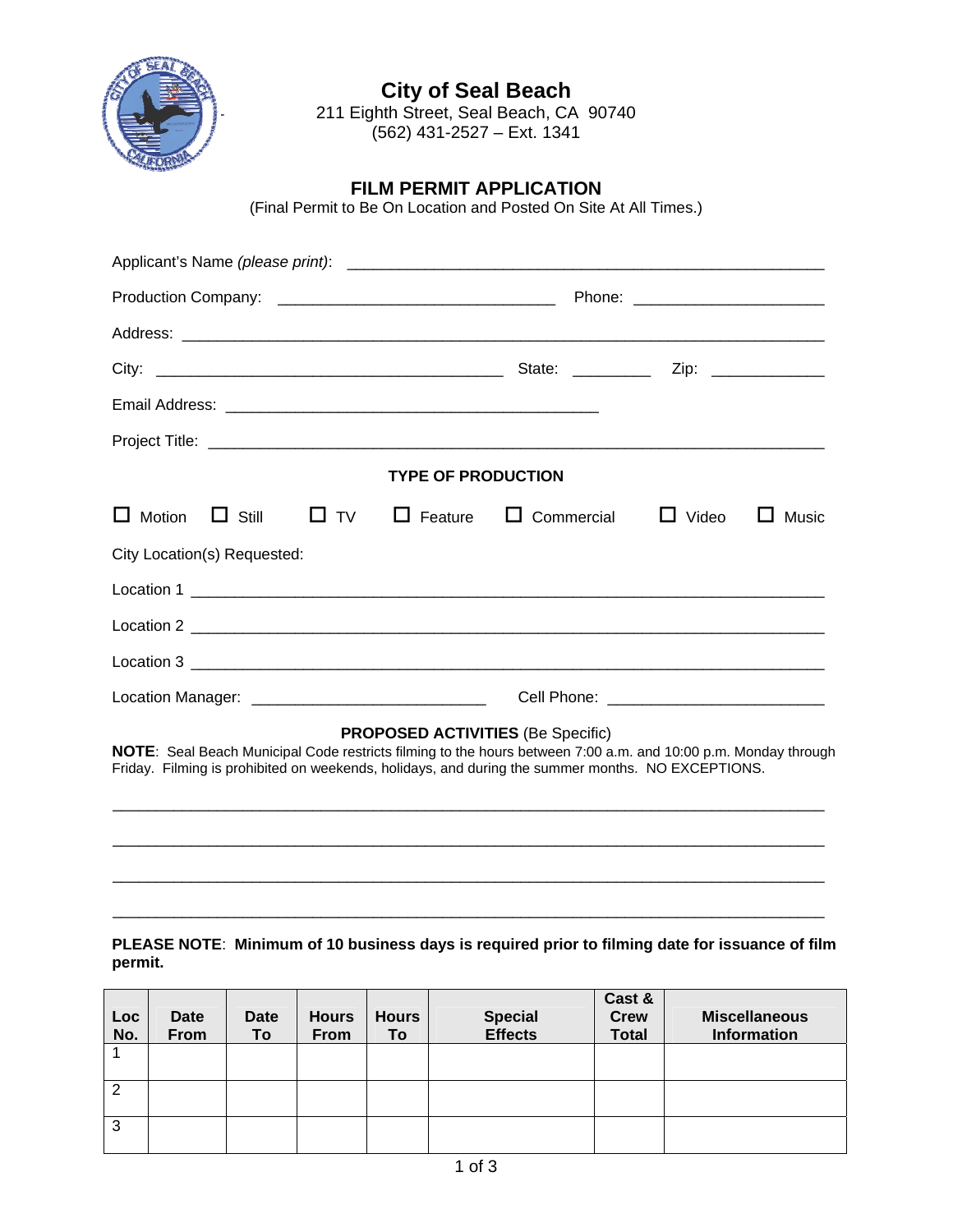| <b>Preparation Date:</b> | -lours: | Strike Date: | Hours. |
|--------------------------|---------|--------------|--------|
|                          |         |              |        |

Sanitary Facilities: Production company must provide portable facilities if the crew and cast number more than 15.

#### **GENERAL INFORMATION**

| No.<br>People                                                                                                                                                                                                                                                                                                                                                                                                                                                                                            | No.<br><b>Generators</b>                                 | No.<br><b>Trucks</b> | No.<br><b>Vans</b> |  | <b>Dressing</b><br><b>Rooms</b> | <b>Motor</b><br><b>Homes</b> | Camera<br>Cars | <b>Crew</b><br>Cars | <b>Caterer</b>                                                                                                 | <b>Other</b> |
|----------------------------------------------------------------------------------------------------------------------------------------------------------------------------------------------------------------------------------------------------------------------------------------------------------------------------------------------------------------------------------------------------------------------------------------------------------------------------------------------------------|----------------------------------------------------------|----------------------|--------------------|--|---------------------------------|------------------------------|----------------|---------------------|----------------------------------------------------------------------------------------------------------------|--------------|
|                                                                                                                                                                                                                                                                                                                                                                                                                                                                                                          |                                                          |                      |                    |  |                                 |                              |                |                     |                                                                                                                |              |
| <b>Stunt Details:</b><br><u> 2001 - 2002 - 2003 - 2004 - 2005 - 2006 - 2007 - 2008 - 2009 - 2009 - 2009 - 2009 - 2009 - 2009 - 200</u>                                                                                                                                                                                                                                                                                                                                                                   |                                                          |                      |                    |  |                                 |                              |                |                     |                                                                                                                |              |
|                                                                                                                                                                                                                                                                                                                                                                                                                                                                                                          |                                                          |                      |                    |  |                                 |                              |                |                     |                                                                                                                |              |
|                                                                                                                                                                                                                                                                                                                                                                                                                                                                                                          |                                                          |                      |                    |  |                                 |                              |                |                     |                                                                                                                |              |
| Notes:                                                                                                                                                                                                                                                                                                                                                                                                                                                                                                   |                                                          |                      |                    |  |                                 |                              |                |                     |                                                                                                                |              |
| <b>PLEASE NOTE:</b>                                                                                                                                                                                                                                                                                                                                                                                                                                                                                      |                                                          |                      |                    |  |                                 |                              |                |                     |                                                                                                                |              |
| Any activity engaged in at location but not selected or described on application will not be permitted and<br>is cause for revocation of permit.                                                                                                                                                                                                                                                                                                                                                         |                                                          |                      |                    |  |                                 |                              |                |                     |                                                                                                                |              |
| $\square$ Drive By's<br>$\Box$ Drive w/traffic $\Box$ Drive Ups/Away $\Box$ Nudity<br>□ Special Effects<br>□ Camera on Street<br>$\Box$ Street Closure(s) $\Box$ Amplified Sound<br>$\Box$ Animals<br>$\square$ Stunts                                                                                                                                                                                                                                                                                   |                                                          |                      |                    |  |                                 |                              |                |                     |                                                                                                                |              |
| All pyrotechnics require a permit issued by Orange County Fire Authority. A fire crew and paramedics must be<br>$\bullet$<br>on the set during the filming of any scenes using these effects. All requisite permits are the responsibility of the<br>applicant.<br>Use of bullhorns is prohibited.<br>$\bullet$<br>Due to the high attendance on the beach during the summer months, no film permits will be granted beginning<br>٠<br>Memorial Day weekend through the Tuesday after Labor Day weekend. |                                                          |                      |                    |  |                                 |                              |                |                     |                                                                                                                |              |
|                                                                                                                                                                                                                                                                                                                                                                                                                                                                                                          |                                                          |                      |                    |  |                                 |                              |                | Date:               | <u> 1980 - Johann Barn, mars eta bainar eta i</u>                                                              |              |
| <b>OFFICE USE ONLY</b>                                                                                                                                                                                                                                                                                                                                                                                                                                                                                   |                                                          |                      |                    |  |                                 |                              |                |                     |                                                                                                                |              |
|                                                                                                                                                                                                                                                                                                                                                                                                                                                                                                          |                                                          |                      |                    |  |                                 |                              |                |                     | Permit No. 2008 2014 12:00:00 12:00:00 12:00:00 12:00:00 12:00:00 12:00:00 12:00:00 12:00:00 12:00:00 12:00:00 |              |
|                                                                                                                                                                                                                                                                                                                                                                                                                                                                                                          | Police Department Approval:                              |                      | $\square$ Yes      |  | $\square$ No                    |                              |                |                     |                                                                                                                |              |
|                                                                                                                                                                                                                                                                                                                                                                                                                                                                                                          |                                                          |                      |                    |  |                                 |                              |                |                     |                                                                                                                |              |
|                                                                                                                                                                                                                                                                                                                                                                                                                                                                                                          | Marine Safety Approval:<br>$\Box$ Yes<br>$\square$ No    |                      |                    |  |                                 |                              |                |                     |                                                                                                                |              |
|                                                                                                                                                                                                                                                                                                                                                                                                                                                                                                          |                                                          |                      |                    |  |                                 |                              |                |                     |                                                                                                                |              |
|                                                                                                                                                                                                                                                                                                                                                                                                                                                                                                          | Public Works Approval:                                   |                      | $\Box$ Yes         |  | $\square$ No                    |                              |                |                     |                                                                                                                |              |
| Contact:                                                                                                                                                                                                                                                                                                                                                                                                                                                                                                 | <u> 2000 - Jan Barbara Barbara, masa masa sa sa sa n</u> |                      |                    |  |                                 |                              |                |                     |                                                                                                                |              |
|                                                                                                                                                                                                                                                                                                                                                                                                                                                                                                          | <b>Planning Department Approval:</b>                     |                      | $\square$ Yes      |  | $\square$ No                    |                              |                |                     |                                                                                                                |              |
|                                                                                                                                                                                                                                                                                                                                                                                                                                                                                                          |                                                          |                      |                    |  |                                 |                              |                |                     |                                                                                                                |              |